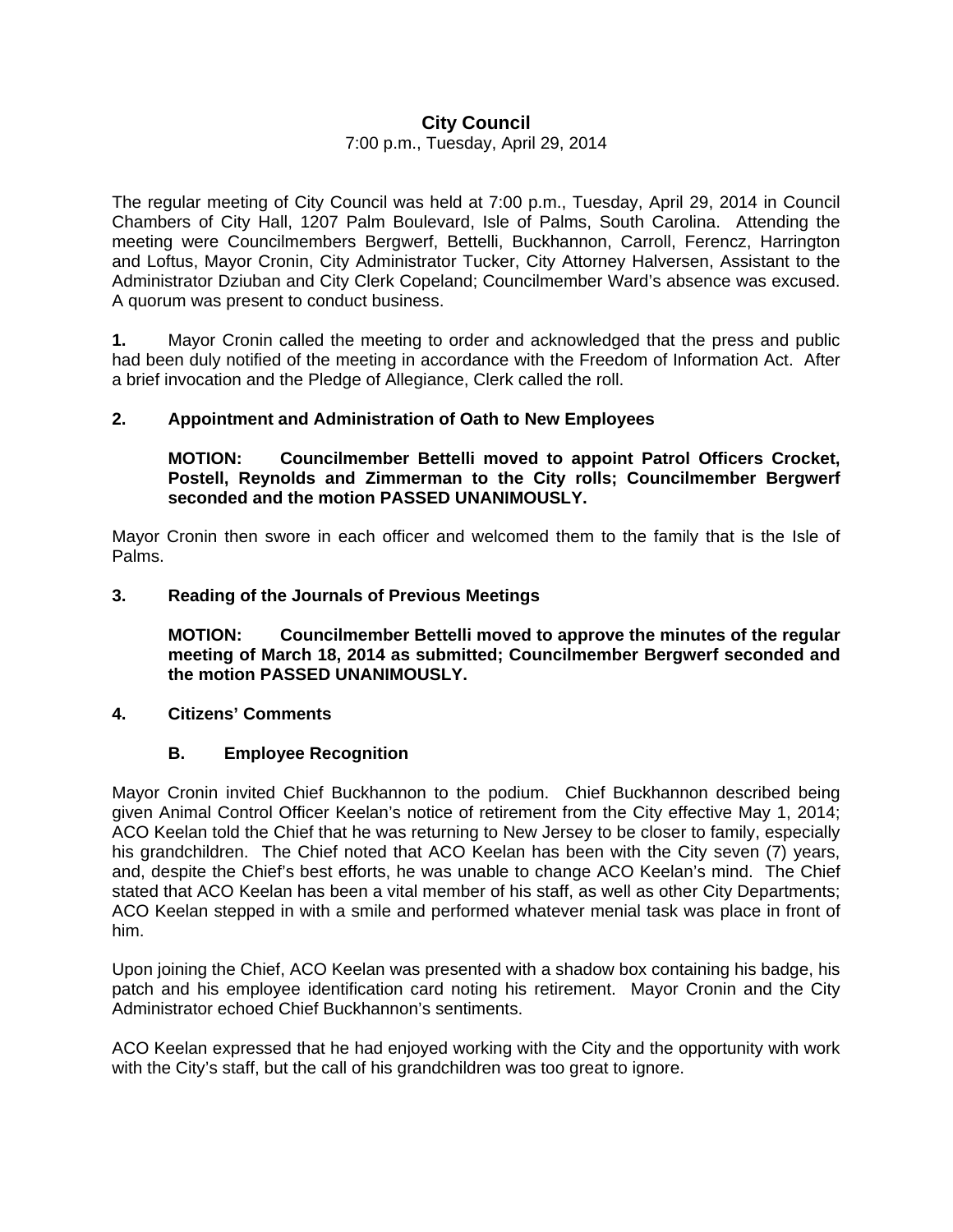City Council April 29, 2014 Page 2 of 10

### **A. Consideration of a City-sponsored Event – Travel Channel Filming on the Beach**

Assistant Dziuban explained that the Travel Channel wants to do a one (1) day shoot on the beach, either May 19<sup>th</sup> or May 20<sup>th</sup>. They plan to have a crew of about fifteen (15) carrying basic camera gear; they will have no vehicles on the beach. They hope to create a minimal amount of disruption on the beach during the shoot in the Wild Dunes area. The filming will be for a show that promotes the latest travel gadgets on the market. Assistant Dziuban added that they have presented the City with a certificate of insurance naming the City as an additional insured.

**MOTION: Councilmember Bettelli moved to make the Travel Channel's one day shoot on the beach, either May 19th or 20th, a City-sponsored event; Councilmember Harrington seconded and the motion PASSED UNANIMOUSLY.** 

## **5. Reports from Standing Committees**

 **MOTION: Councilmember Bergwerf moved to re-order the** *Agenda* **to have the Public Safety Committee first; Councilmember Bettelli seconded and the motion PASSED UNANIMOUSLY.**

## **B. Public Safety Committee**

Councilmember Bettelli reported from the meeting of April  $9<sup>th</sup>$  and the first order of business was to review the FY15 Capital and Operating Budgets for the Fire and Police Departments. The Committee was told that the existing traffic counters are operational and that Stantec is working on the permit from SCDOT, allowing the new counters to be installed. Regarding the Stantec project of beach access parking, the Committee was informed that they have entered a very important phase of their work, i.e. the collection of data on which they will base the parking management recommendations. Along with the Planning Commission, City Council has scheduled a roundtable discussion for May 1<sup>st</sup> with Stantec personnel. Under the heading of "New Business," Chief Buckhannon reported on the Police Department's having achieved the Gold Standard Award and the CALEA Conference held earlier. Achieving the Gold Standard meant the City was credited with having met the standards for paperwork and procedures several times in the past and that the focus of this level of achievement was on how those standards and practices are exemplified by the officers and perceived by co-workers, residents and Council.

At this time, Captains Caldwell and Usry and Chief Buckhannon unveiled the Gold Standard Achievement Certificate to City Council and the people of the Isle of Palms; the certificate will hang on the Wall of Fame in the Public Safety Building.

Chief Buckhannon expressed his thanks to the members of the Police Department, especially Captains Caldwell and Usry, for their hard work in the successful achievement of the Gold Standard. The Chief stated that this award is not meant only for the Department's command staff, but for the entire Police Department and the City of Isle of Palms; he also thanked City Council for allowing the Department to go through the process. This award means that the Department exemplifies the highest standards in law enforcement community. According to the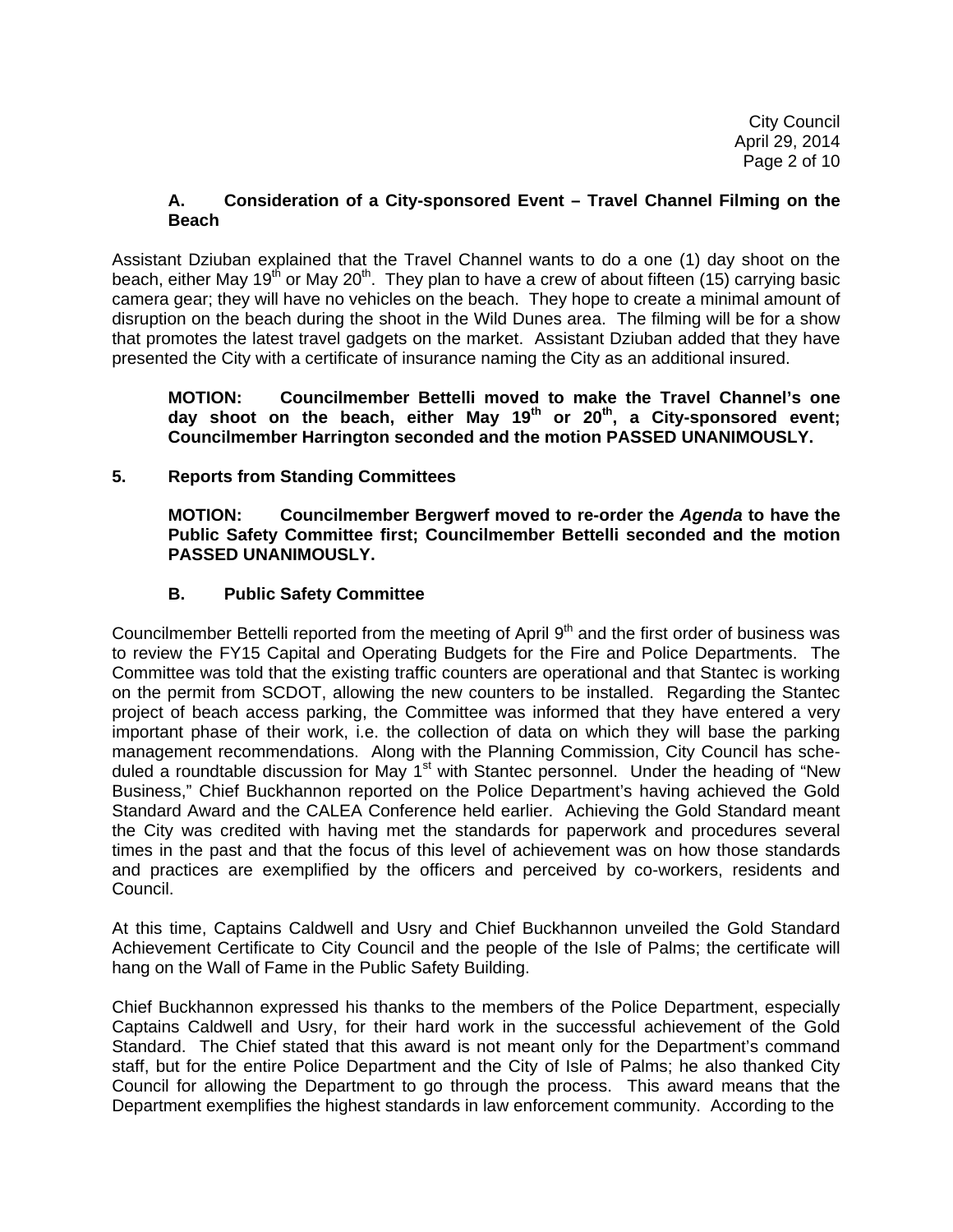City Council April 29, 2014 Page 3 of 10

Chief, there are six hundred twenty-eight (628) agencies in the United States that are nationally accredited, and thirty-one (31) of those are in South Carolina. The Chief, the Captains and members of the department who were present received a big round of applause.

Continuing with the Public Safety Committee report, Councilmember Bettelli noted that the City has community outreach opportunities, like the "Coffee with a Cop" offered by the Police Department. The Committee unanimously voted to approve the purchase of surveillance cameras.

### **MOTION: Councilmember Bettelli moved to award a contract to Technology Solutions in the amount of \$25,586.19 for the budgeted purchase of surveillance cameras; Councilmember Carroll seconded.**

Mayor Cronin commented that these cameras will replace a series of cameras that have been in service for ten (10) years and add a couple more to get more information on traffic volumes and flow. The Mayor reported that Chief Buckhannon has been in discussions with SCDOT about adding a couple of these cameras to their network throughout the state.

# **VOTE: The motion PASSED UNANIMOUSLY.**

From the Fire Department report for March, Councilmember Bettelli reported that personnel responded to forty-seven (47) calls, and twenty-four (24) were EMS calls. The average response time for EMS in March was twelve and a half (12.5) minutes; the Chief will request to have EMS stationed on the island, at least Saturday, Sunday and holidays over the summer. The Fire Inspector conducted eleven (11) inspections, several at Harris Teeter and the new businesses going into The Island Center. Chief Graham and Battalion Chief Maibach attended training in Columbia in reference to emergency management. Personnel from both the Isle of Palms and Sullivan's Island attended a meeting with staff from Consolidated Dispatch to make changes that will benefit both entities as the summer approaches. At this time, the Fire Department is fully staffed.

From the March report from the Police Department, Councilmember Bettelli reported on an incident on Ensign Court where a subject was found to be involved with a burglary as well as trespassing; the subject was arrested for trespassing. Since the Police were able to tie the subject to other burglaries in the area, he was also charged with the burglaries. On March  $27<sup>th</sup>$ , an officer routinely patrolling in the 200 block of Ocean Boulevard observed a number of City ordinance violations, including the discharge of fireworks and excessive noise. The subsequent investigation resulted in twenty-eight (28) individuals being charged with "minor in possession of alcohol," one arrested for having a quantity of marijuana, and the responsible party for the rental property was charged with the transfer of beer to minors. During the month of March, dispatchers responded to a total of five thousand three hundred fifty-five (5,355) calls; of that number, four thousand sixty-eight (4,068) were for the IOP Police Department. Officers had three hundred ninety-five (395) traffic calls that resulted in one hundred five (105) citations being written. Officers wrote one hundred thirty-three (133) reports and made seventy-six (76) arrests, with twenty-eight (28) attributed to the one (1) party. From the Livability Report, the Chief stated that there were fifteen (15) noise complaints in the month; one (1) citation, eleven (11) warning citations and three (3) were found to be unfounded.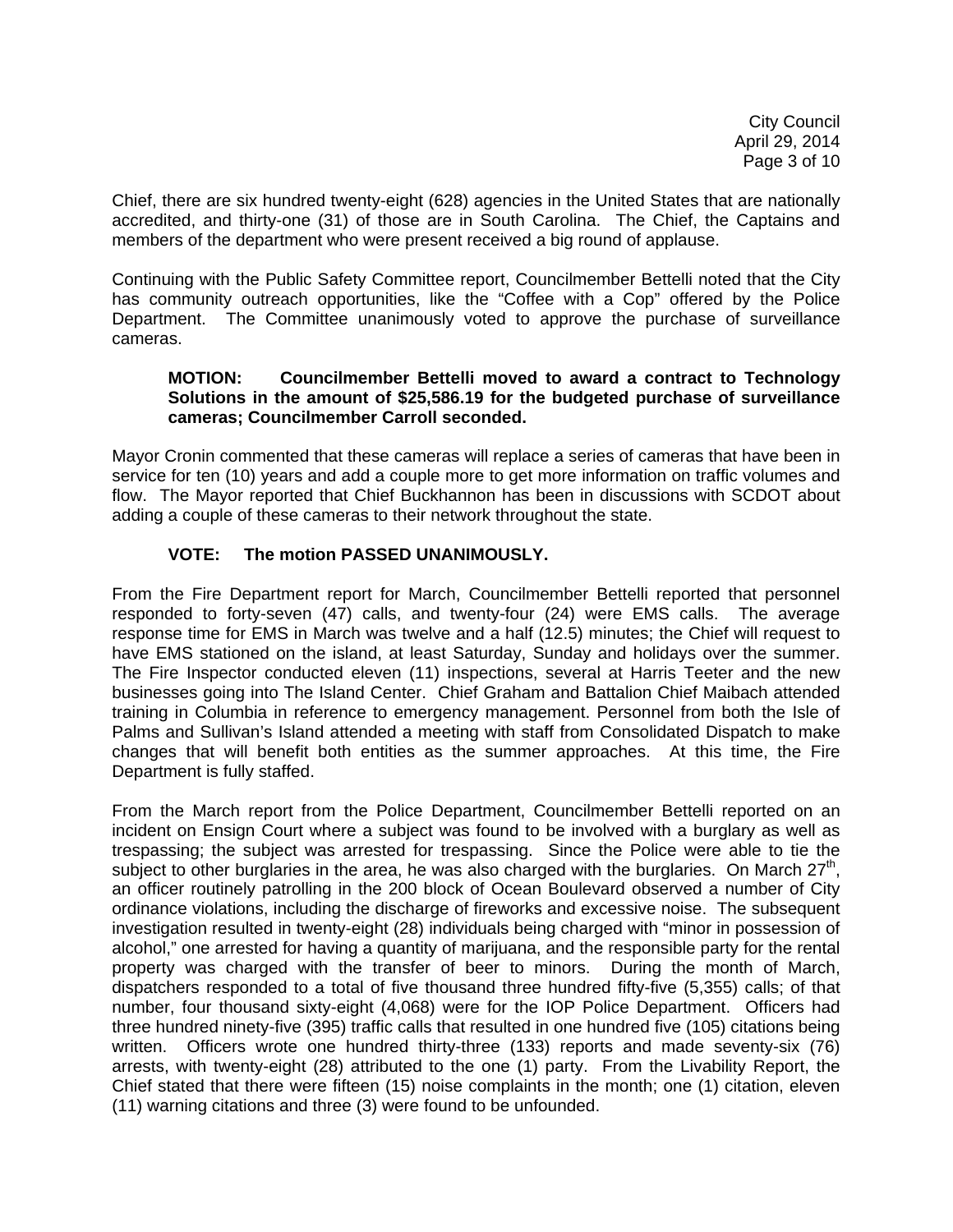The next meeting of the Public Safety Committee will be at 10:00 a.m. on Tuesday, Mav 6<sup>th</sup> in the Conference Room.

# **A. Ways and Means Committee**

## **1. Financial Statement**

From the meeting of May  $22^{nd}$ , the Mayor reported that financial information reviewed was through March  $31^{st}$ , which is three-quarters  $(3/4)$  of the way through the fiscal year. In the General Fund, overall expenditures are at seventy-one percent (71%) of budget and revenues are at seventy-four percent (74%). Treasurer Suggs had reported that, based on the last receipt of property taxes revenue, there is a strong possibility that the City might not meet budget; todate, total property tax revenues are at four million ninety-eight thousand dollars (\$4,098,000) with collections from March, April, May and June yet to be received. Collections continue to be strong in Local Option Sales Taxes and business licenses. Reminding Council that the due date for business licenses was moved to April 30<sup>th</sup>, collections year-to-date total six hundred fifty-three thousand dollars (\$653,000).

## **2. Tourism Schedules**

Municipal Accommodations Taxes are running nine percent (9%) ahead of the same period in FY13, and Hospitality Taxes are running ten percent (10%) ahead of FY13. In March, there were no collections for State Accommodations Taxes or the Charleston County Accommodations Tax Pass-through.

## **3. Project Schedules**

The Mayor reported that there were no significant changes to the project schedules in March.

### **MOTION: Mayor Cronin moved to award a contract to L&L Contractors in the amount of \$77,990 to replace the City Hall generator and \$20,900 for a new transfer switch if needed; Councilmember Bettelli seconded and the motion PASSED UNANIMOUSLY.**

The IOP Water and Sewer Commission offered City Council the opportunity to paint a logo or name on the water tank while the painters are on the tower finishing their project. After a lengthy discussion, Council chose to take no action on this item.

Also considered was recycling on the beach in cooperation with Charleston County; the program is basically in place, but the issue of paying for the service remains unclear. Charleston County has indicated that it has a scheme in place to cover maintenance costs after July 1, 2014; if the City wants to begin the recycling program earlier, it will be required to pay the maintenance costs, which are expected to run seventy-two hundred dollars (\$7,200) from the FY14 budget. After hypothesizing several scenarios, the Committee decided to begin the beach recycling program as quickly as the blue barrels can be delivered and deployed on the beach and to pay the FY14 maintenance costs from State Accommodations Taxes.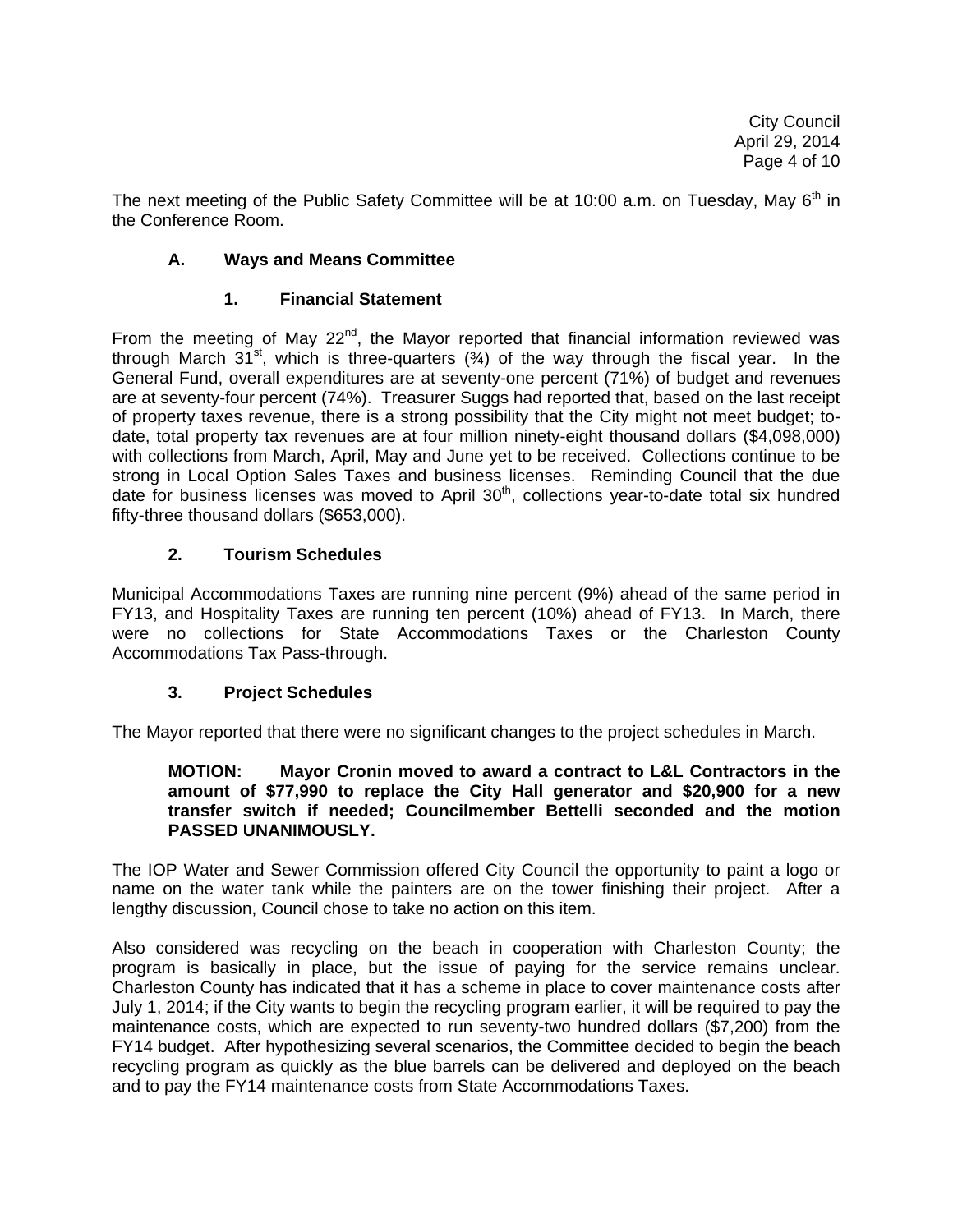City Council April 29, 2014 Page 5 of 10

Responding to citizens' concerns about poor lighting on Front Beach, the Committee had an indepth discussion about an experimental lighting project; the primary impediment to additional/different lighting is the need for improved electrical service to the area. An experimental section of lighting draped between trees will cost approximately eight thousand forty dollars (\$8,040), including adding electrical service. The experimental program was approved, but the project was sent back to Committee for further research.

The balance of the meeting was spent in a budget workshop; Mayor Cronin complimented both Council and staff for the contributions to bridge the gap to have a balanced budget. The Mayor indicated that major changes were made – items have been deferred, but those deemed to be necessary will proceed.

Administrator Tucker described this budget as "a new adventure" for staff and Council in that revenues were discussed first and were followed by Capital and Operating budgets. In addition, staff provided Council with several tools for a better understanding of the source of revenues, the use of tourism funds in balancing the budget and the need for additional sources of revenue in the future. The budget was presented to Council showing what was needed to balance it, as well as a menu of options to accomplish that goal. Councilmembers will have another opportunity to make changes to the budget before Second Reading. In the end, the Administrator described the FY15 budget process as "a challenging, but very positive experience."

Mayor Cronin listed several of the changes the Ways and Means Committee has made:

- Taking advantage of a one-time accounting correction related to the timing of an insurance payment, reducing the gap by one hundred fifty thousand dollars (\$150,000);
- Increasing the SCE&G franchise fee from three percent to five percent (3%-5%);
- Reducing the amount budgeted for part-time firefighters' wages; and
- Increasing the off-island business license fees to two hundred percent (200%) of onisland businesses.

Increasing the per hour rate for the parking kiosks was considered, but the Committee decided against taking that action; they will discuss the option of having the kiosks operate twelve (12) months a year in the future.

The Mayor announced to Council that he has invited a representative of the Charleston Visitors Bureau to the next Ways and Means Committee meeting to talk about the impact of their efforts for the City of Isle of Palms.

The next Ways and Means Committee meeting will be held at 5:45 p.m. on Tuesday, May 20<sup>th</sup> in Council Chambers.

Administrator Tucker announced that the City, in conjunction with Sullivan's Island, will hold a Disaster Expo between the hours of 5:00 p.m. and 7:00 p.m. on May 21<sup>st</sup> at the Public Safety Building.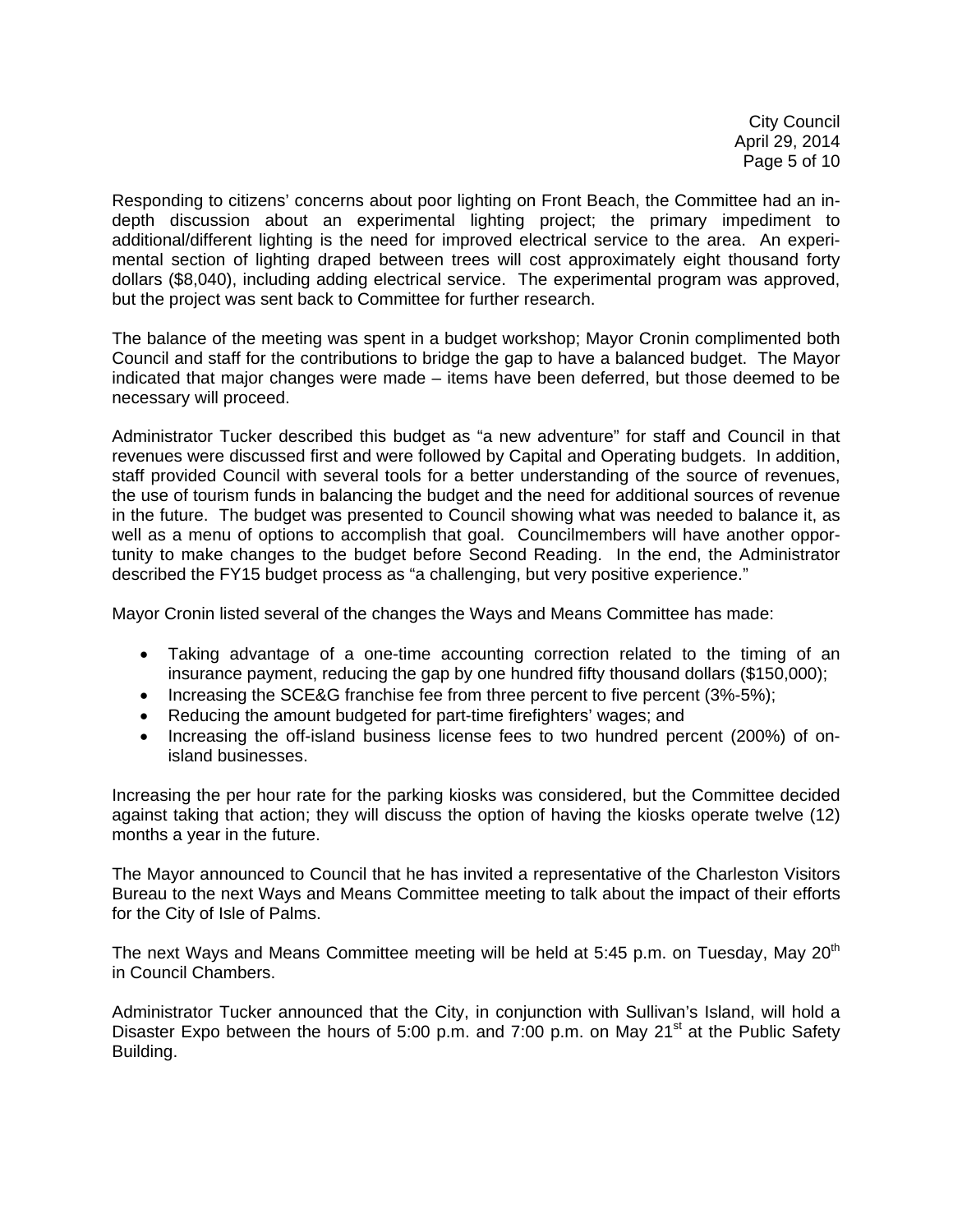Mayor Cronin urged all citizens to attend and be made aware of what is before them in the event of a disaster; he indicated that he learns something new every year about how to prepare, when to prepare, how to exit the island under emergency conditions, etc.

# **C. Public Works Committee**

Reporting on the meeting of April 10<sup>th</sup>, Councilmember Loftus noted that the Committee had reviewed the Department's activities for March, as well as the garbage and debris collections as they compare to previous periods. As did other Committees, the Committee reviewed the FY15 budget looking for ways to balance it. This Committee also discussed beach recycling; Councilmember Loftus stressed the need for public education. Lighting at Front Beach was also discussed.

The next Public Works Committee meeting will be at 5:30 p.m., Wednesday, May  $7<sup>th</sup>$  in the Conference Room.

Councilmember Carroll pointed out the fact the largest number of visitors to the island are day visitors and educational efforts need to be directed to this group. Administrator Tucker noted that the City is getting assistance from Charleston County's public information office.

# **D. Recreation Committee**

Councilmember Carroll reported on the April  $7<sup>th</sup>$  meeting of the Recreation Committee stating that the adult baseball season has started and everyone loves the new lighting and fencing; other athletics that started in March for adults are 3 on 3 basketball, 6 vs 6 soccer and table tennis. Spike Nights is a volleyball clinic attended primarily by girls; it began originally as a program for girls who did not make the school teams and provides an opportunity for them to hone their skills. Special events include Island Gras, which Councilmember Carroll believes will become as successful as the Holiday Street Festival – all that is needed is good weather. The annual Easter Egg Hunt was also haunted by inclement weather, and activities had to be moved into the gym. The 2014 *Tae Kwon Do* tournament was held on Saturday, March 15<sup>th</sup> with seventy-one (71) participants coming from Georgia, North Carolina, Tennessee, California and South Carolina. A middle school dance was held on March  $31<sup>st</sup>$  three hundred forty-four (344) young people in attendance; the last middle school dance of the 2014 school year will be held on Friday, May 30<sup>th</sup>. "Music in the Park" will be held Saturday, May 3<sup>rd</sup> on the grounds of the Rec Center; the event will be family friendly and feature bluegrass music. The Piccolo Spoleto Sand Sculpting Contest will be held on Saturday, June  $7<sup>th</sup>$  in front of the Windjammer. The IOP Beach Run is planned for Saturday, June 19<sup>th</sup>.

The Recreation Committee also reviewed the budget tools provided by staff and the Recreation Department's Capital and Operating budgets. Additionally, the Committee looked at the use of Facebook to disseminate information about Rec events and other City activities to residents and visitors. Before moving forward, the City must develop and adopt a policy on social media that would become a part of the employee handbook.

The next Recreation Committee meeting will be 5:00 p.m., Monday, May  $5<sup>th</sup>$  in the Conference Room.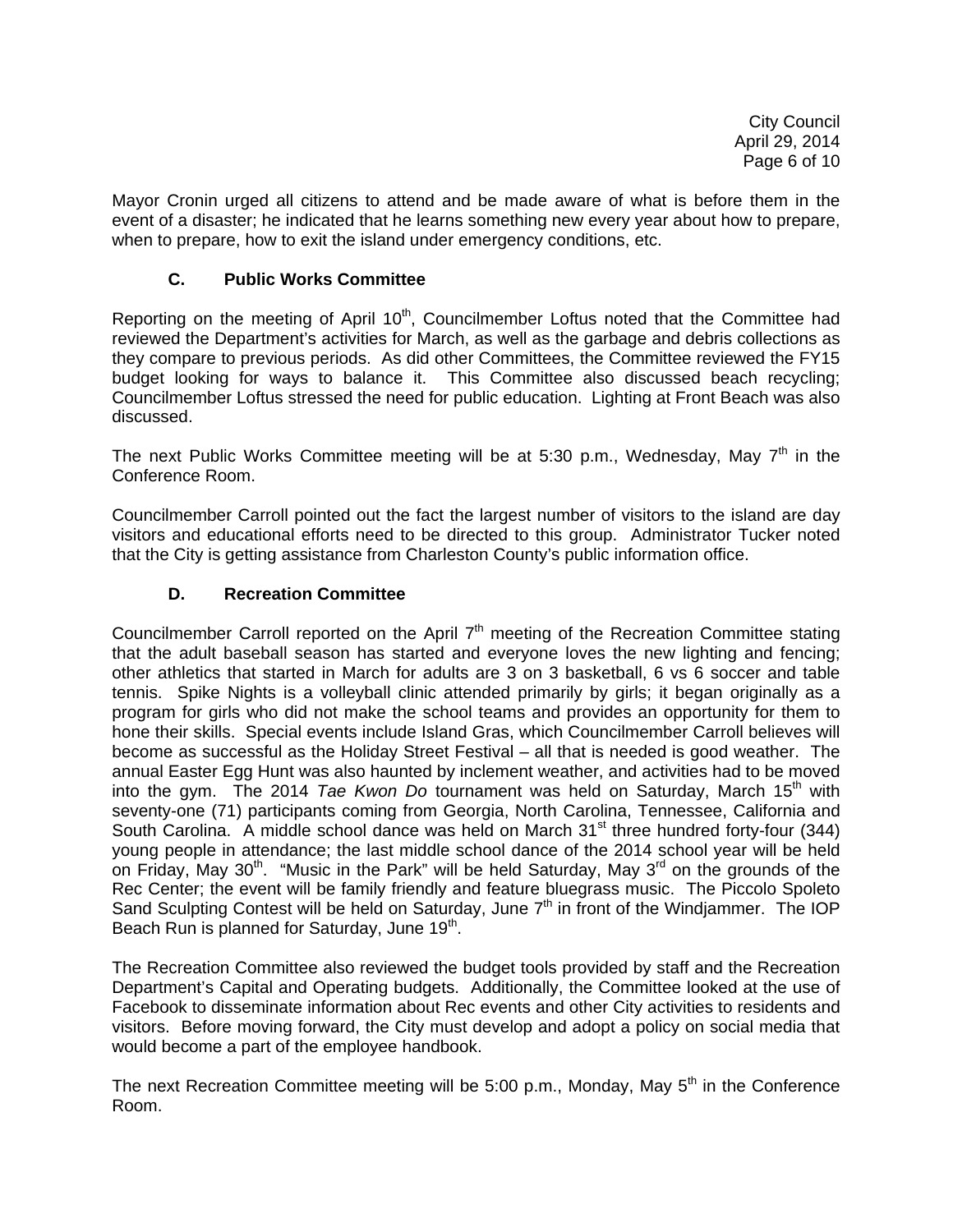City Council April 29, 2014 Page 7 of 10

Councilmember Harrington remarked about what a wonderful job the Recreation Department does for the City, but he added that many visitors also take park in Recreation activities and amenities. That being the case, he questioned why more tourism funds were no being spent to support the Department.

The Mayor responded that at least thirty percent (30%) of the bond payment for the building comes from tourism funds and many events are paid by State Accommodations Taxes. The Administrator remarked that no Hospitality Taxes were used in the Recreation Department.

## **D. Personnel Committee**

From the Personnel Committee meeting of April 10<sup>th</sup>, Councilmember Ferencz reported that the bulk of the meeting was spent going through the FY15 budget. The Councilmember noted that the Committee has taken on several long-term projects that have been and will continue to be discussed over several months. One (1) such project is gathering wage ranges from other local governments and determining if the City's ranges are competitive; the Committee agreed that they wanted more time to study the information provided before making recommendations to Council. Information related to staffing levels in each Department was provided for the Committee. Another long-range project has been the consideration of hiring a city-wide mechanic or continuing to contract for services; the Committee agreed that they need more information. The Administrator had reported that she had no new information on a new Citywide employee evaluation tool.

The Personnel Committee will hold its next meeting at 10:00 a.m. on Thursday, May 1<sup>st</sup> in the Conference Room.

March Safety Sweepstakes winners were William Seabrook from the Building Department, Roger Eagle from the Fire Department, Amanda Postell from the Police Department and Willie Powell from the Public Works Department.

## **F. Real Property Committee**

Councilmember Loftus reported from the Real Property Committee meeting of April 8<sup>th</sup> where Marina Manager Berrigan had informed the Committee that the marina tenants were working to get parking under control at the marina and to resolve the problem of bandit boats. Mr. Berrigan stated that boots are being put on vehicles and boats are being locked; boaters will receive a warning initially, but repeat offenders will be ticketed and must pay to have the boat unlocked. Under Old Business, the Committee learned that Mayor Carmen R. Bunch Park has been cleared; the City is waiting on the design for the entrance from Charleston County. Repairs to the watersports dock were completed ahead of schedule, and SCE&G finished the electrical connection just before Easter weekend; Tidal Wave Watersports was operational for the Easter weekend. Relative to the marina consulting projects, a preliminary design for the marina has been completed by John Tarkany; a presentation will be made to the Ways and Means Committee on May  $20<sup>th</sup>$ . John Shaffer is developing a plan for the docks on the Intracoastal Waterway; Mr. Berrigan and Mr. Shaffer attended a workshop on the Boating Infrastructure Grant as a possible source of funding for the renovation of the Intracoastal docks. As other Committees, the Real Property Committee reviewed the FY15 budgets that fall under its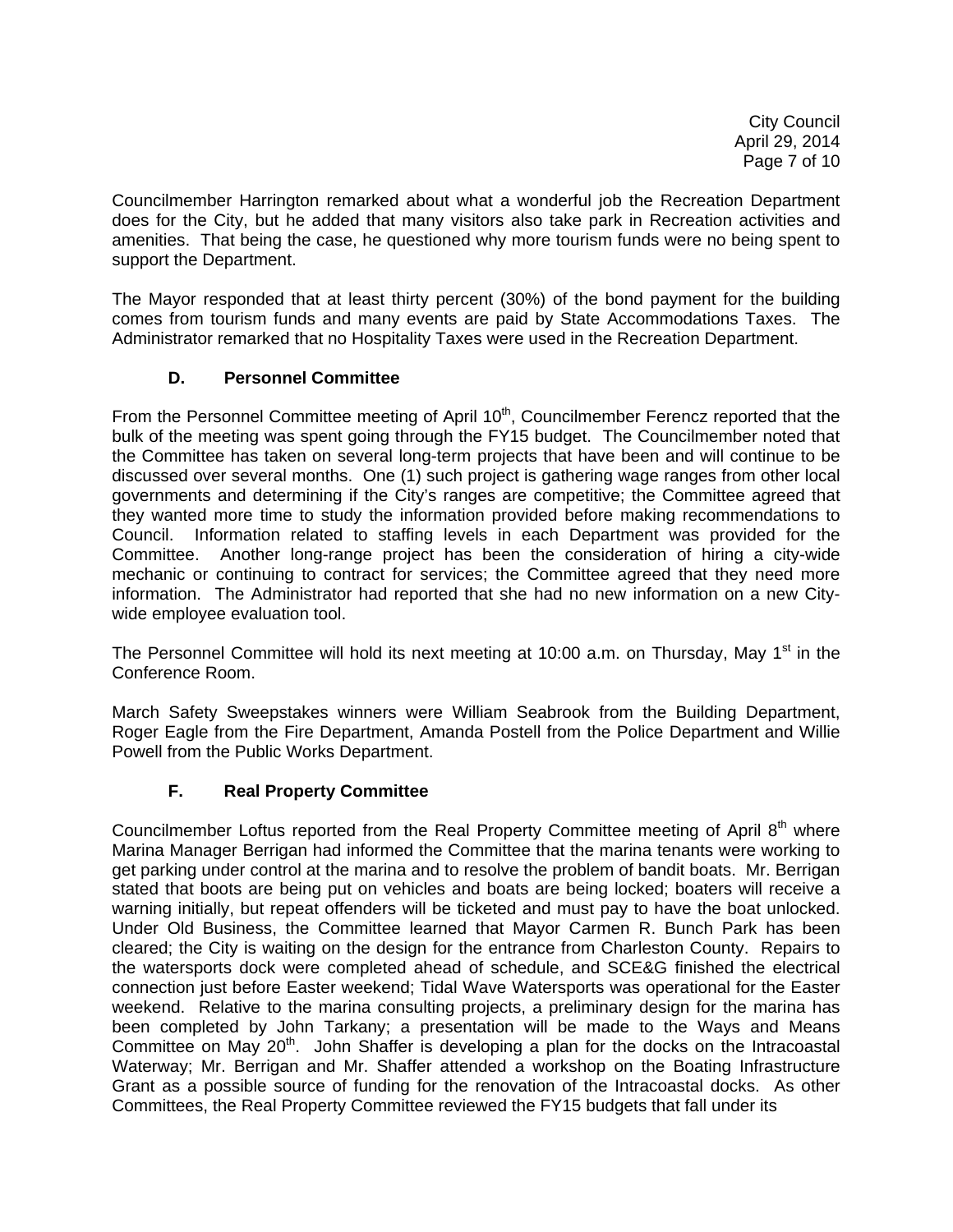purview. In New Business, the Committee unanimously approved the contract award for the new generator at City Hall. All City tenants were current with their rents.

The Real Property Committee will hold its next meeting at 5:30 p.m. on Tuesday, May  $6<sup>th</sup>$  in the Conference Room.

- **6. Reports from City Officers, Boards and Commissions** 
	- **A. Accommodations Tax Advisory Committee** minutes attached
	- **B. Board of Zoning Appeals** no meeting in March
	- **C. Planning Commission** minutes attached
- **7. Reports from Special or Joint Committees** None
- **8. Petitions Received, Referred or Disposed of** None
- **9. Bills Already in Possession of Council** None
- **10. Introduction of New Bills, Resolutions and Proclamations**

 **A. First Reading, by title only, of Ordinance 2014-03 – An Ordinance to Raise Revenue and Adopt a Budget for the City of Isle of Palms, South Carolina for the Fiscal Year beginning July 1, 2014 and Ending June 30, 2015.** 

 **MOTION: Mayor Cronin moved to approve for First Reading, by title only, of Ordinance 2014-03 – An Ordinance to Raise Revenue and Adopt a Budget for the City of Isle of Palms, South Carolina for the Fiscal Year beginning July 1, 2014 and Ending June 30, 2015; Councilmember Bettelli seconded.** 

Councilmember Buckhannon stated that it has been great to see Council work so well at the Ways and Means Committee meeting to pull the FY15 budget together; he stated that he appreciated taking the time to go line-by-line through the budget. He also expressed his thanks for the Treasurer's time spent preparing the information on a number of expenses that the City has absorbed over the past many years without imposing a tax increase or additional fees. This budget process has shown that the City must begin to look for sources of new revenue in the near future.

The Mayor assured Councilmember Loftus that there would be the opportunity to make changes to the budget between First and Second Reading.

Councilmember Ferencz asked whether the budget would be sent back to the Department Heads for additional fine tuning. Mayor Cronin responded that this version of the budget would be discussed by committees again in May and that a department head is on each committee. Councilmember Ferencz suggested that each department should study the Miscellaneous and Contingency lines; although a cushion is nice, in a year that draws heavily on the City's tourism funds is a year to tighten the belt as much as possible. Another source of reductions may be Non-capital Tools and Equipment, which has increased by one hundred seventeen percent (117%) in a relatively short period of time.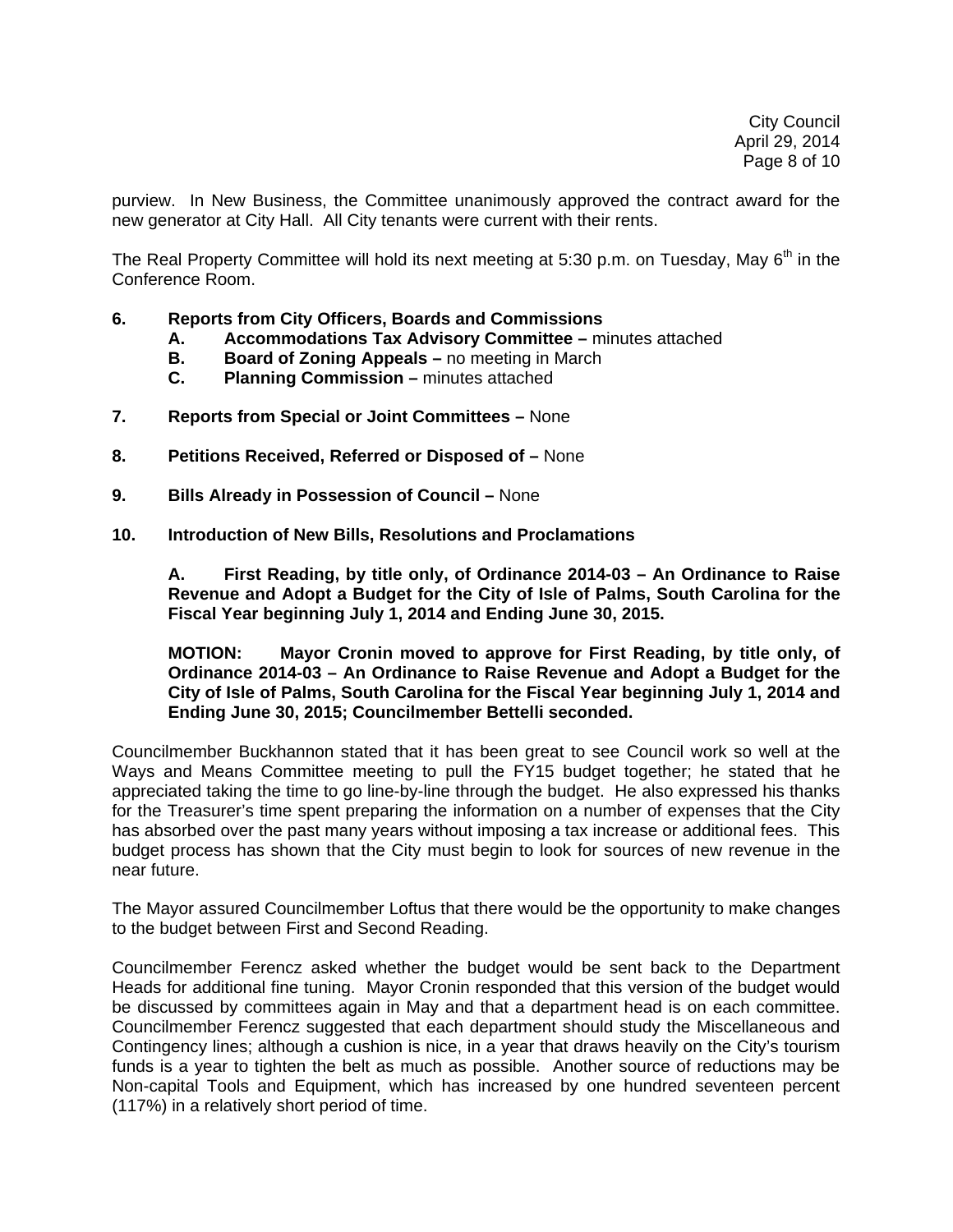City Council April 29, 2014 Page 9 of 10

Administrator Tucker reminded Council that the threshold for capital items was increased from one thousand dollars (\$1,000) to five thousand dollars (\$5,000) in the past couple or three (3) years; therefore, items that would have been capital purchases at one (1) time are now coded to Non-capital Tools and Equipment and expensed. This increase accounts for the sudden and sharp increase.

Councilmember Carroll pointed out that the FY15 budget would not have been balanced without the tourism funds from which to draw, but that process cannot continue indefinitely; without a substantial increase in tourism revenue, these funds will be depleted in about three (3) years. He stated that the City cannot continue to spend more and more money each year.

Mayor Cronin commented that the City spends money to provide services for the citizens and the City is not going to change that.

Councilmember Carroll continued saying that the City must find ways to save money and cut expenses.

Councilmember Ferencz added that, as Council began considering other revenue sources, it became clear that the day visitors only contribute eight percent (8%), whereas the residents contribute twenty-six percent (26%) to the overall revenue of the City. She remarked that the City has to find a way to make the day visitors become more responsible in paying for the services they enjoy when on the island.

# **VOTE: The motion PASSED UNANIMOUSLY.**

# **B. Proclamation for Lupus Awareness Month**

# **C. Proclamation for Police Week**

Administrator Tucker reported that she has checked parliamentary procedures relative to proclamations and learned that they do not have to be read, but it is necessary to read and appropriately pass resolutions. In lieu of reading the proclamations, the Administrator summarized the contents of the two (2) proclamations before Council.

### **MOTION: Mayor Cronin moved to proclaim the month of May 2014 as Lupus Awareness Month; Councilmember Bergwerf seconded and the motion PASSED UNANIMOUSLY.**

 **MOTION: Mayor Cronin moved to proclaim May 11-17, 2014 as National Police Week and to publicly salute the service of law enforcement officers in the IOP community and across the nation; Councilmember Bettelli seconded and the motion PASSED UNANIMOUSLY.** 

## **11. Miscellaneous Business**

**Next Meeting Date: 7:00 p.m., Tuesday, May 27, 2014 in Council Chambers.**